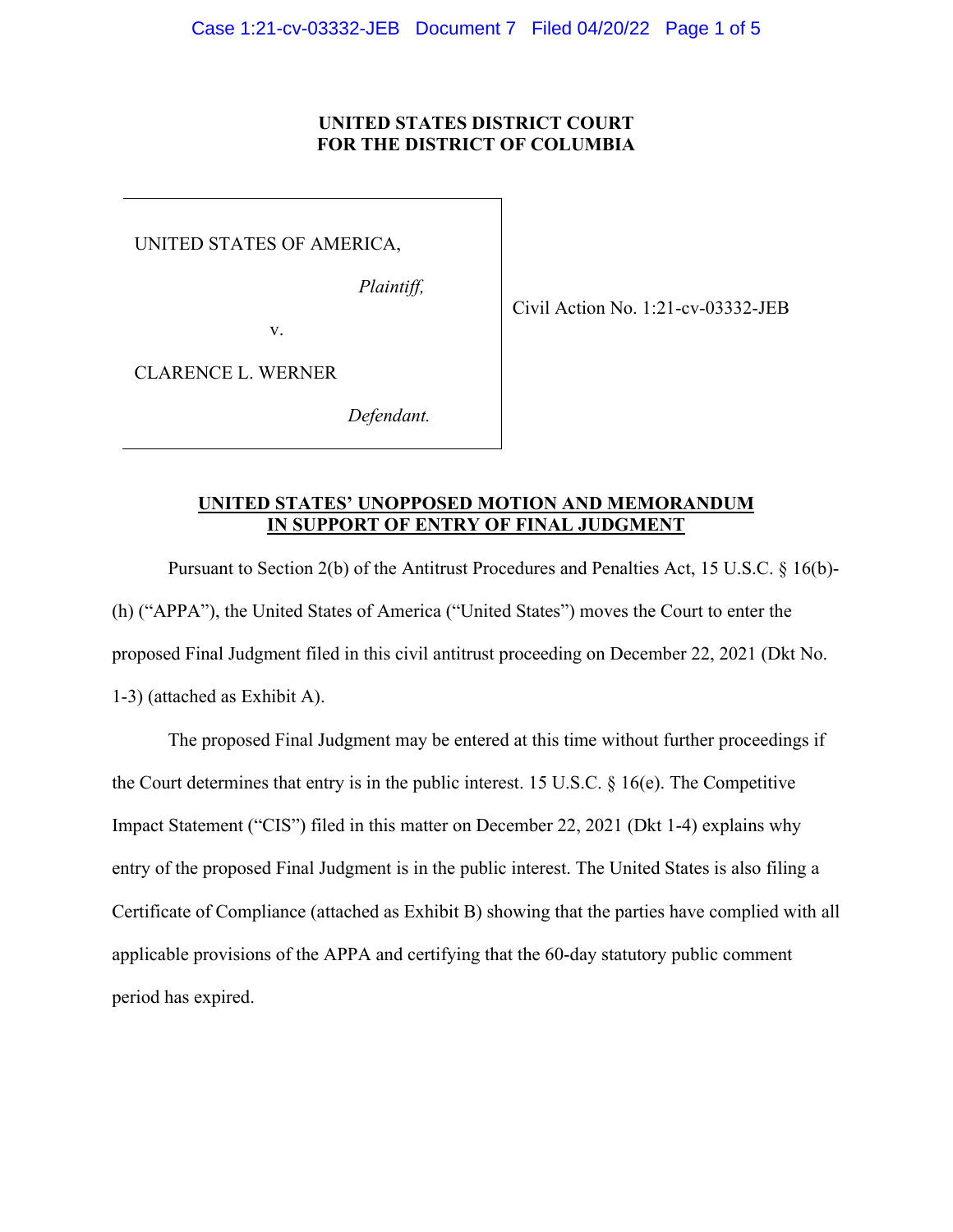## **I. BACKGROUND**

securities or assets.<sup>1</sup> A fundamental purpose of the notification and waiting period is to provide On December 22, 2021, the United States filed a civil antitrust Complaint against Defendant Clarence L. Werner ("Werner") related to Defendant's acquisition of voting securities of Werner Enterprises, Inc. ("Werner Inc.") from May 2007 through February 2020. The Complaint alleges that Defendant violated Section 7A of the Clayton Act, 15 U.S.C. § 18a, commonly known as the Hart-Scott-Rodino Antitrust Improvements Act of 1976 (the "HSR Act"). The HSR Act requires certain acquiring persons and certain persons whose voting securities or assets are to be acquired to file pre-transaction notification with the Department of Justice and the Federal Trade Commission (collectively, the "federal antitrust agencies" or "agencies") and to observe a waiting period before consummating certain acquisitions of voting the agencies an opportunity to review proposed acquisitions and, if appropriate, to challenge transactions under applicable law before the transactions are consummated.

 The Complaint alleges that Defendant was in continuous violation of the HSR Act each United States may recover a civil penalty for violations of the HSR Act up to \$43,280 per day of violation.<sup>2</sup> Accordingly, the Complaint seeks "an appropriate civil penalty." violation.<sup>[2](#page-1-1)</sup> Accordingly, the Complaint seeks "an appropriate civil penalty."<br><sup>1</sup> The HSR Act requires that "no person shall acquire, directly or indirectly, any voting securities of any person" day during the period beginning May 14, 2007 through April 3, 2020, when the waiting period expired on his corrective filings. Under section (g)(1) of the HSR Act, 15 U.S.C  $\S$  18a(g)(1), the

<span id="page-1-0"></span> exceeding certain thresholds until both have made premerger notification filings and the post-filing waiting period has expired. 15 U.S.C. § 18a(a). The post-filing waiting period is 30-days for most transactions (all-cash tender offers and certain bankruptcies observe a 15-day waiting period). 18 U.S.C. § 18a(b). If neither agency issues an additional request for information pursuant to 18 U.S.C. § 18a(e) prior to the expiration of this initial waiting period, the parties may consummate the transaction.

<span id="page-1-1"></span> $2$  The maximum daily civil penalty, which had been \$10,000, was increased to \$11,000 for violations occurring on or after November 20, 1996, pursuant to the Debt Collection Improvement Act of 1996, Pub. L. 104-134 § 31001(s) and FTC Rule 1.98, 16 DC.F.R. § 1.98, 61 Fed. Reg. 54548 (Oct. 21, 1996). The maximum daily penalty in effect at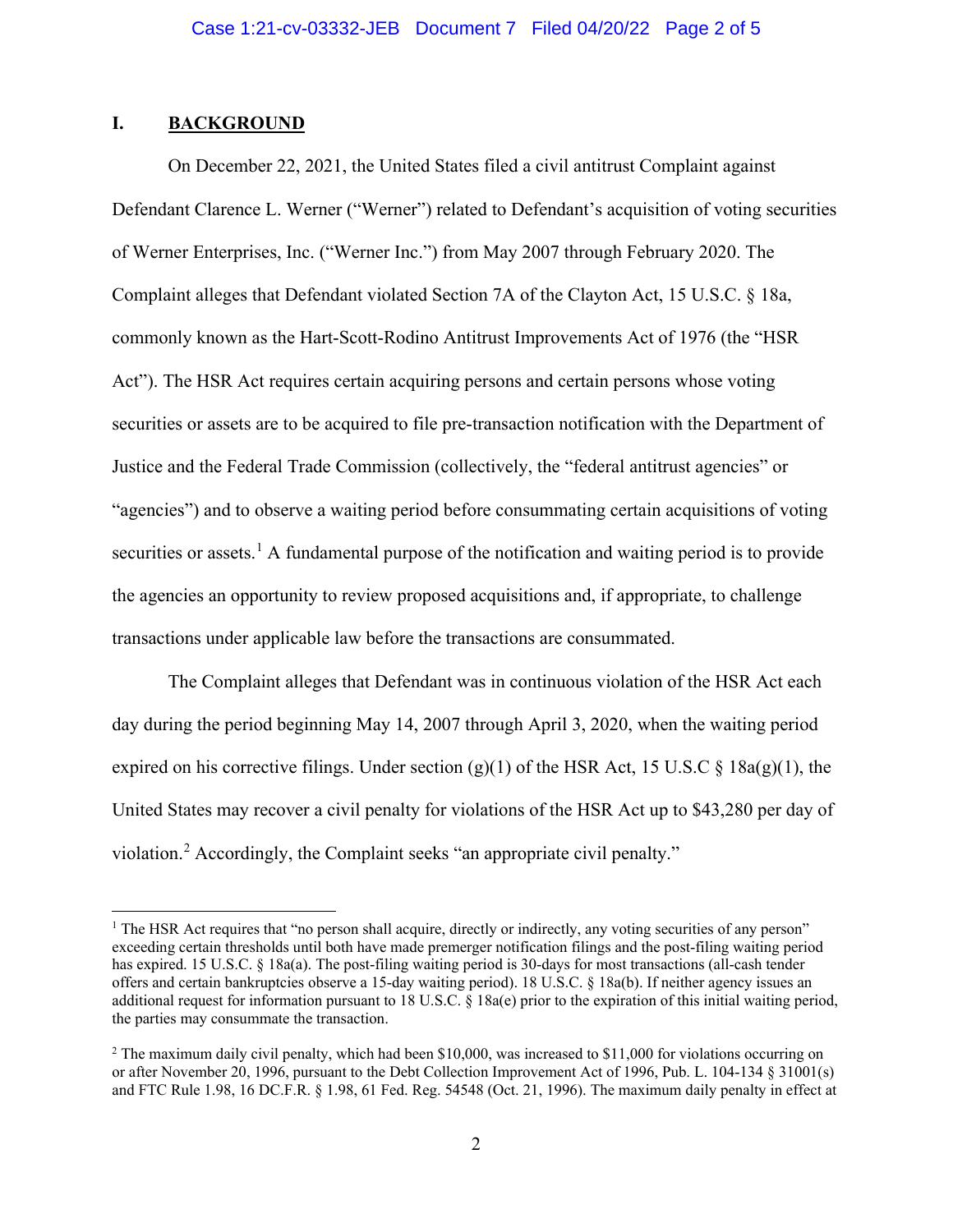#### Case 1:21-cv-03332-JEB Document 7 Filed 04/20/22 Page 3 of 5

 At the same time the Complaint was filed, the United States also filed a proposed Final the parties and which was entered by the Court on January 21, 2022 (Dkt No. 5), provides that \$486,900 within 30-days of entry of the Final Judgment. Judgment, a Stipulation and Order, and a CIS describing the events giving rise to the alleged violation and the proposed Final Judgment. The Stipulation and Order, which was agreed to by the proposed Final Judgment may be entered by the Court once the requirements of the APPA have been met. The proposed Final Judgment requires Defendant to pay a civil penalty of

 Entry of the proposed Final Judgment will terminate this action, except that the Court to punish violations thereof. will retain jurisdiction to construe, modify, or enforce the provisions of the Final Judgment and

#### **II. COMPLIANCE WITH THE APPA**

 The Certificate of Compliance filed with this Motion and Memorandum states that all the 16(b). In compliance with the APPA, the United States filed the proposed Final Judgment and the CIS with the Court on December 22, 2021; published the proposed Final Judgment and CIS submission of written comments, to be published in *The Washington Post* for seven days during concluded on March 7, 2022, and the United States did not receive any comments. concluded on March 7, 2022, and the United States did not receive any comments.<br>the time of Werner's corrective filing was \$43,280 per day. The maximum daily penalty was increased to \$46,517 requirements of the APPA have been satisfied. In particular, the APPA requires a 60-day period for the submission of written comments relating to the proposed Final Judgment, 15 U.S.C. § in the *Federal Register* on January 5, 2022, *see* 87 Fed. Reg. 478-484 (2022); and caused a summary of the terms of the proposed Final Judgment and CIS, along with directions for the the period from December 29, 2021, through January 4, 2022. The public comment period

 for violations occurring on or after January 10, 2022, 87 Fed Reg. 1070 (Jan. 10, 2022).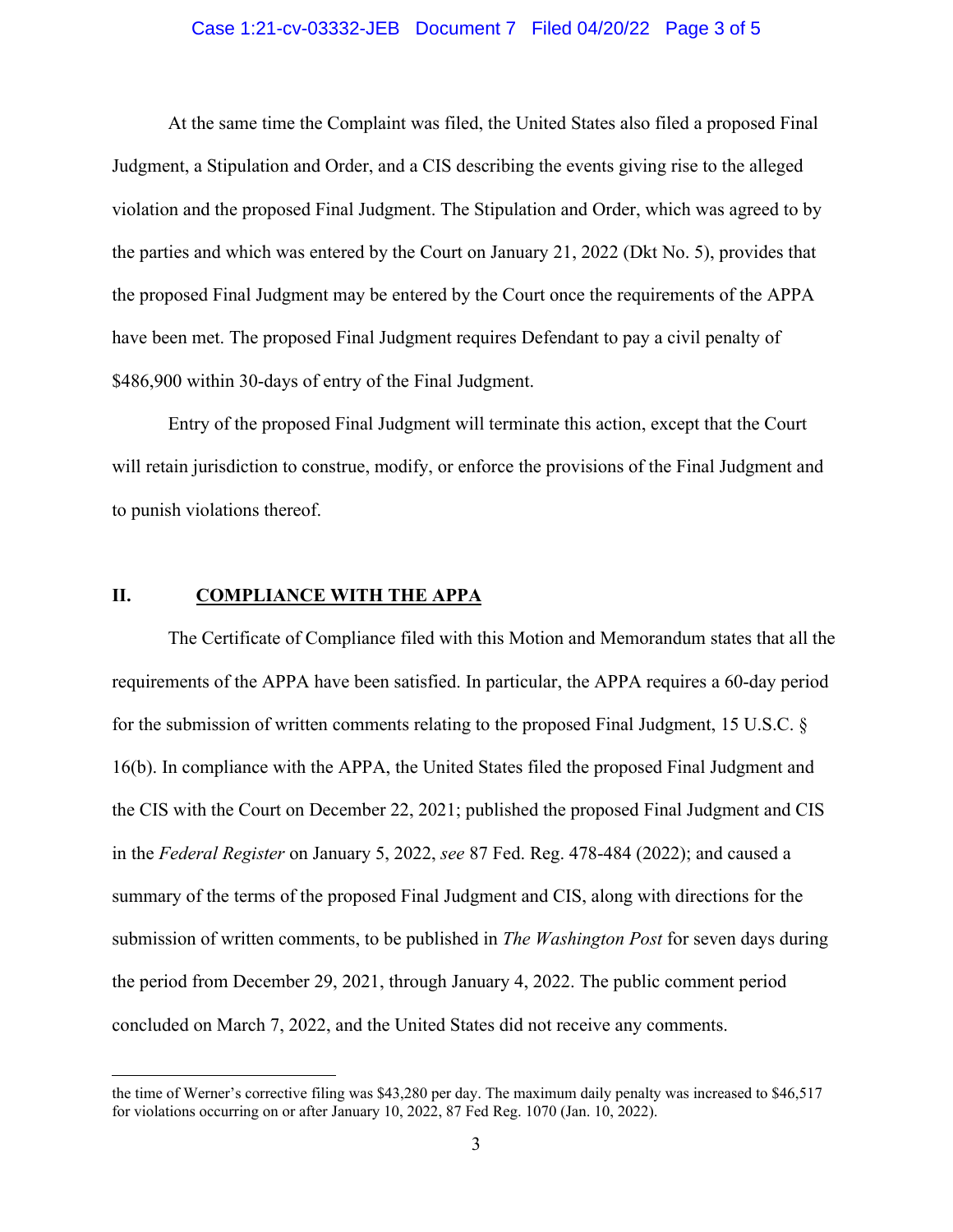## **III. STANDARD OF JUDICIAL REVIEW**

whether the proposed Final Judgment "is in the public interest." 15 U.S.C. § 16(e)(1). In making Before entering the proposed Final Judgment, the APPA requires the Court to determine that determination, the Court shall consider:

- whether the consent judgment is in the public interest; and (A) the competitive impact of such judgment, including termination of alleged violations, provisions for enforcement and modification, duration of relief sought, anticipated effects of alternative remedies actually considered, whether its terms are ambiguous, and any other competitive considerations bearing upon the adequacy of such judgment that the court deems necessary to a determination of
- (B) the impact of entry of such judgment upon competition in the relevant market or markets, upon the public generally and individuals alleging specific injury from the violations set forth in the complaint including consideration of the public benefit, if any, to be derived from a determination of the issues at trial.

15 U.S.C. § 16(e)(1)(A), (B). Section 16(e)(2) of the APPA states that "[n]othing in this section

shall be construed to require the court to conduct an evidentiary hearing or to require the court to permit anyone to intervene." 15 U.S.C. § 16(e)(2). In its CIS, the United States explained the meaning and the proper application of the public interest standard under the APPA to this case

and now incorporates those statements by reference.

# **IV. ENTRY OF THE PROPOSED FINAL JUDGEMENT IS IN THE PUBLIC INTEREST**

 The United States alleged in its Complaint that Defendant was in continuous violation of violation of Section 7A of the Clayton Act, 15 U.S.C. §18a. As explained in the CIS, the proposed Final Judgment imposes a \$486,900 civil penalty and is designed to penalize Defendant for violating the HSR Act and to deter others from violating the HSR Act. The public has had the the HSR Act each day during the period beginning May 14, 2007 through April 3, 2020 in